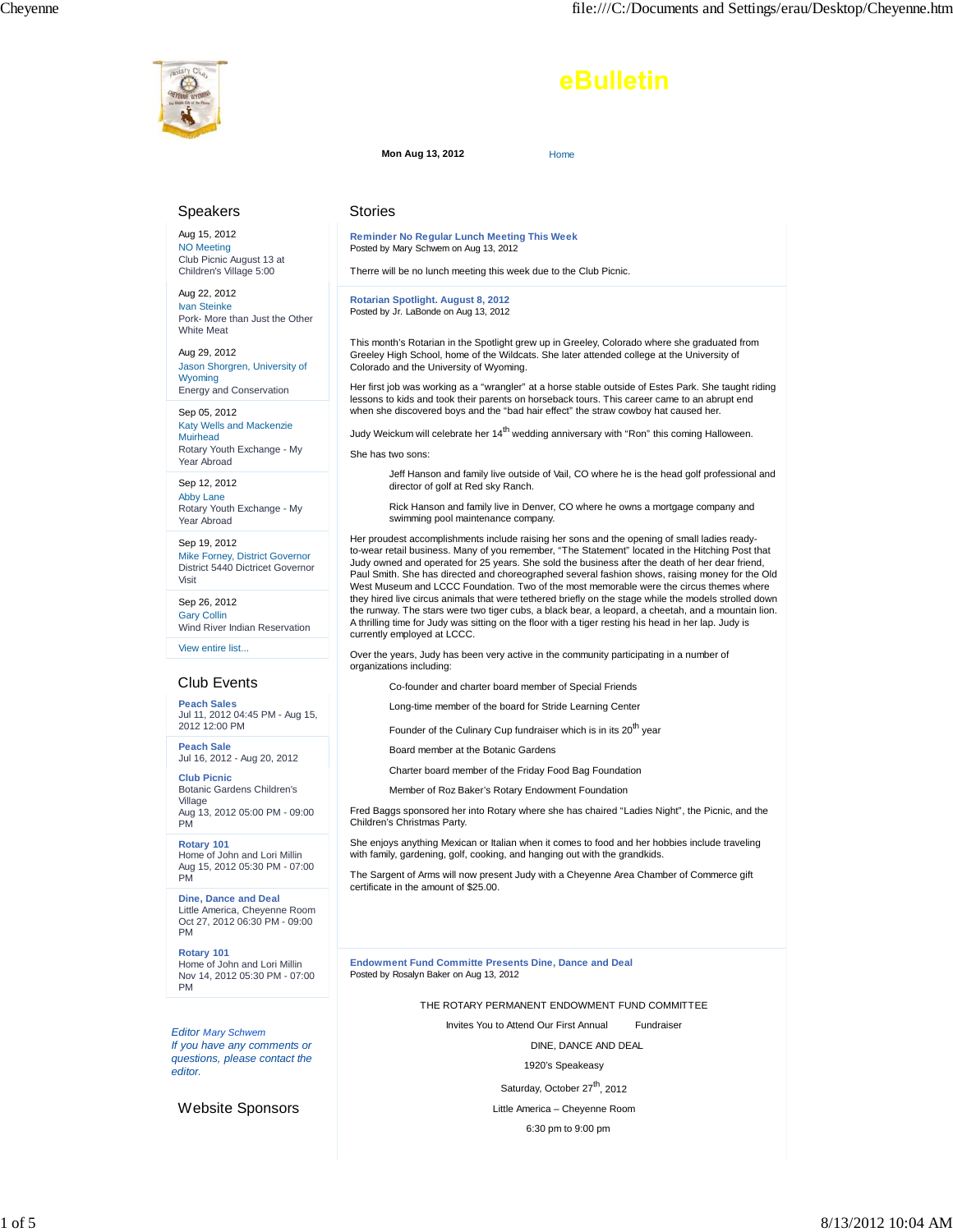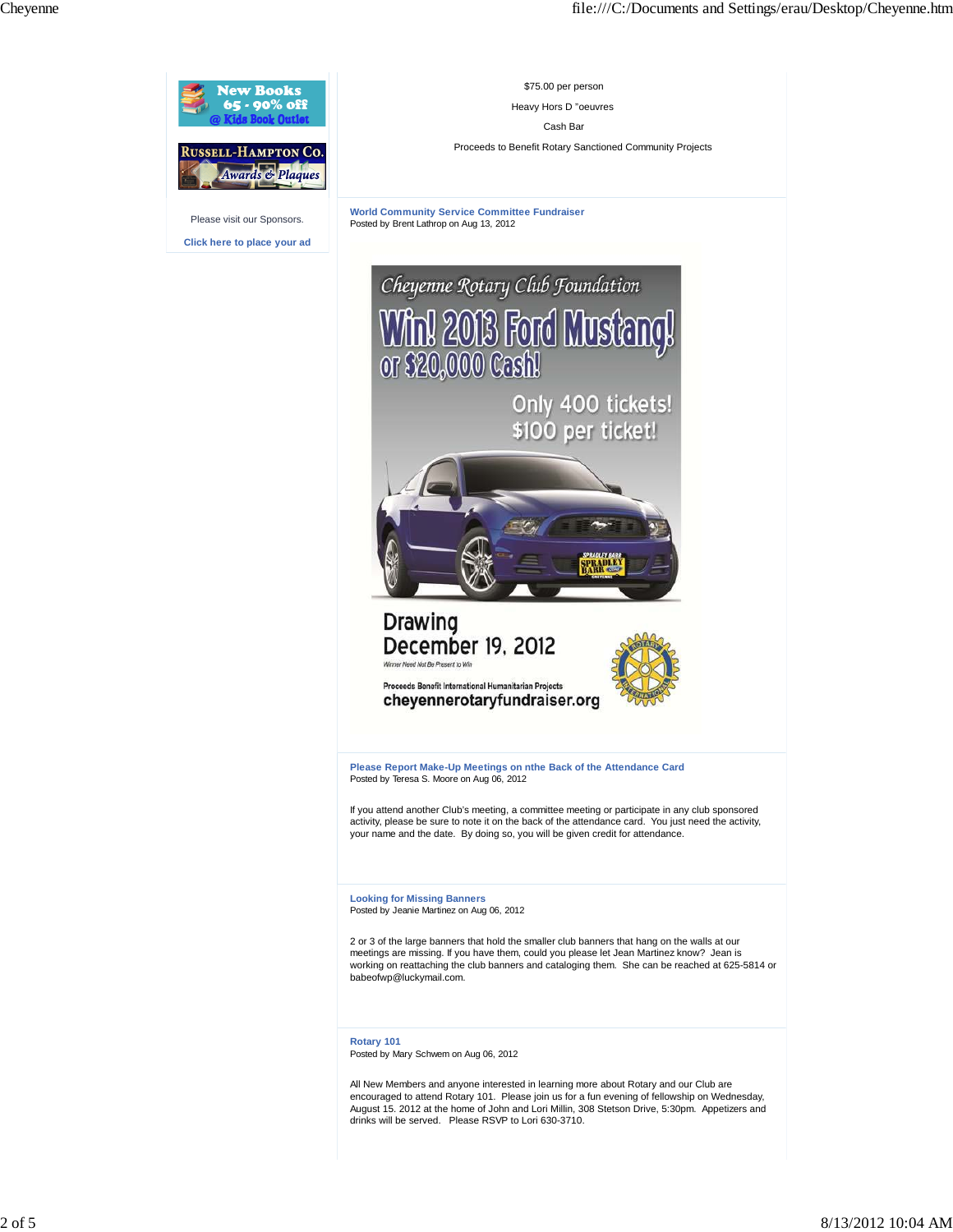**Welcome to Our Newest Member** Posted by Teresa S. Moore on Aug 13, 2012 Richard Lundstrom, architect and Wyoming office director for Bennett Wagner & Grody Architects, sponsored by Ron Hammil. **What a Peach of a Deal** Posted by Derek Baker on Jul 16, 2012 lt is time once again for our annual peach sale. This fundraiser goes to support the World<br>Community Service Committee projects. Order forms will be available in the member side of the<br>club website , cheyennerotary.org be delivered on August 22 after the lunch meeting. 25 lb case of fresh peaches Cost is \$35/case Pick up date is August 22 from 1:00 to 3:00 pm at the Holiday Inn parking Lot. Please arrange for pick up, sorry no deliveries. If paying by check, please make checks payable to Cheyenne Rotary. You may also place orders on-line at http://www.cheyennerotaryfundraiser.org/ or through Derek Baker at contact info below. Please pre-pay. Questions contact Derek Baker at dbaker@inberg-miller.com or 307-274-6818 **Club Picnic Takes you to Hawaii** Posted by Chris McRady on Jul 16, 2012 Make plans to attend our annual club picnic and let the committee take you away to the Hawaiian Islands. It will be held at the Children's Village at the Botanical Gardens on Monday, August from 5—9 P.M. You may register at the meetings for the next few weeks or on-line. Simply go to the website, cheyennerotary.org, Click on the calendar link in the horizontal bar. Go to August and select the club picnic. Then follow the instructions **2012-13 Club Directors and Committee Chairs** Posted by Mary Schwem on Jul 06, 2012 **Club Service/Meetings -** Sabrina Lane *Programs* **-** Brittany Ashby *Invocation* **-** *Music***-** Sylvia Hackl *Valentine's Day Lunch* **-** Darcee Snider *Historian* **-** Dave Foreman *Banners* **-** Jeannie Martinez *By-Laws* **-** Scott Meier **Club Service/Public Relations -** Kim Withers *National Honor Society Insert* **-** Amanda Esch *Media/Photographer* **-** Katharine Kunz-Wilkinson *Website* **-** Mary Schwem *COG* **-** Mary Schwem *Club Directory* **-** Tim Ellis, Mick Finnegan, Ed Wallace *We Care* **-** Mary Carroll *Facebook* **-** Brittany Ashby *Radio & Print PSA's* **-** David Bush *Television PSA's* **-** Lee Wagner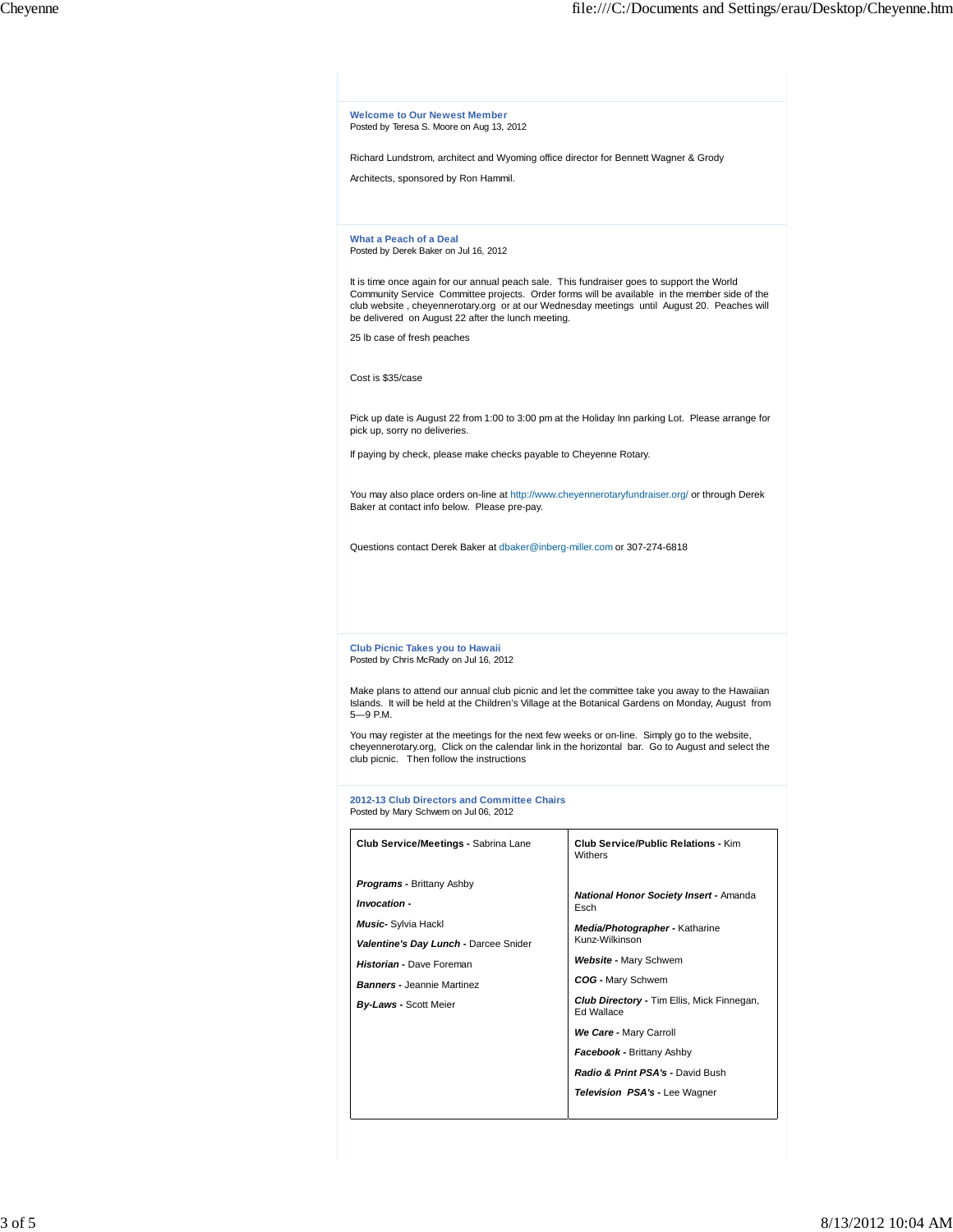| Club Service/Activities - Randy Ford                          | New Generations/RYLA - Chris Church                                       |
|---------------------------------------------------------------|---------------------------------------------------------------------------|
| <b>Cranium Cup - Lee Wagner</b>                               | Highway Cleanup - Wayne Johnson                                           |
| <b>New Projects - Bob Womack</b>                              | RYLA - Lori Schoene                                                       |
| Polio Plus - Mick Finnegan                                    | Young RYLA - Sharon Green                                                 |
| Rotarian Spotlight - Harry LaBonde                            | LCCC Rotaract - Jerri Griego                                              |
| Peaches - Derek Baker                                         | <b>Community Rotaract - George McIlvaine</b><br>/ Darcee<br>Snider        |
|                                                               | <b>Interact - Ted Adams</b>                                               |
| Memebership/Vocational Service - Lori<br><b>Millin</b>        | <b>Community Service - Derek Baker</b>                                    |
|                                                               | St. Patrick's Day Lunch - Chris McRady                                    |
| Rotary 101 Orientation - Bill Gentle (Chair),<br>Lucie Osborn | <b>Rural Appreciation - Phil Rosenlund</b>                                |
| New Member - James Bowers                                     | <b>Discretionary Giving - Dave Cook</b>                                   |
| <b>Career Day - Katharine Wilkinson</b>                       | VA Santa Visit - Billie Addleman                                          |
| Rotary Party - Lori Millin                                    | Meals on Wheels - Rod Hartshorn                                           |
| Teacher of the Month - Jamie Markus                           |                                                                           |
| <b>International Service - Ann Nelson</b>                     | Community Service/Education - Don Day                                     |
| <b>World Community Service - Brent Lathrop</b>                | <b>Student of the Month</b> - Robyn Sims                                  |
| Rotary International Foundation - Roger<br>Schreiner          | National Honor Society - Donna Beaman<br><b>Read to Me - Jamie Markus</b> |
| World Peace Fellow/Amb. Scholarship -<br>Lucie Osborn         | <b>Dictionaries - Brittany Ashby</b>                                      |
| Picnic - Chris McRady                                         |                                                                           |
| New Generations/Youth - Anne Miller                           |                                                                           |
| Christmas Party - James Bowers                                |                                                                           |
| Four Way Test Scholarship - Eric Todd                         |                                                                           |
| Youth Exchange - Beth Van De Wege                             |                                                                           |
| Summer Youth Exchange - Beth Van De<br>Wege                   |                                                                           |
| <b>Children's Christmas Party - Jarad Black</b>               |                                                                           |

**Club Service Opportunity** Posted by Mary Schwem on Jul 02, 2012

Looking for an alternate pianist to provide musical accompaniment when our regular pianist, Marilyn, is unable to do so.

Looking for a committe chair for Invocations and for Peach Sales.

**Attention Committee Members** Posted by Mary Schwem on Jun 18, 2012

If you are a committee chair beginning in July and I have not created your user name, please contact me, Mary.Schwem@erau.edu or call me at 307-640-5699.

We have added a Committee Management Component to the member side of our website. With these changes you will be able to add committee members, communicate with your members, save your minutes and other documents, set up subcommittees. We will be demonstrating how to use the component at the July 11th meeting.